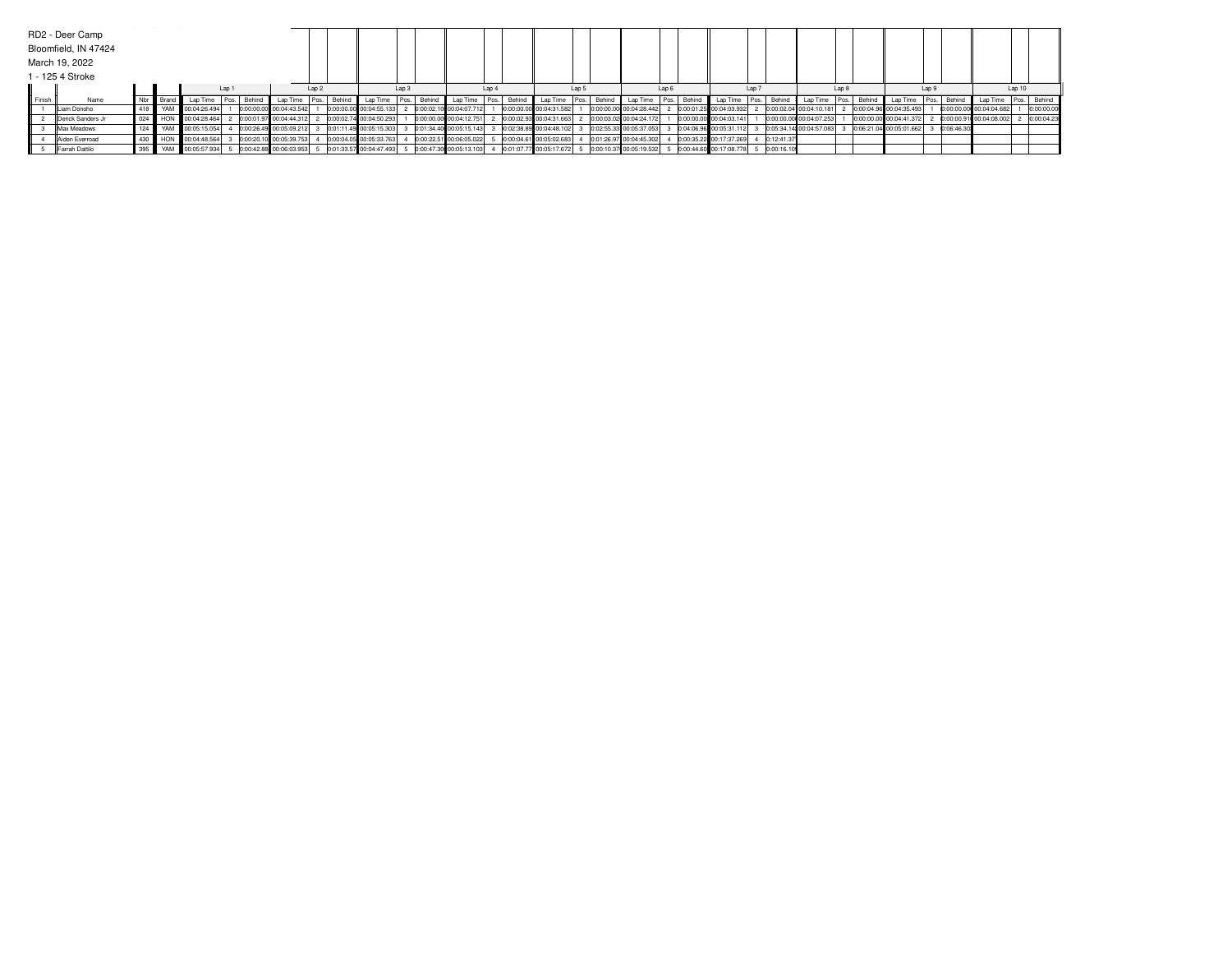|        | RD2 - Deer Camp      |                               |  |                      |                  |                                     |  |                  |                         |  |                  |                         |       |                         |                         |                  |                                      |  |             |                         |      |        |                         |  |            |                          |        |                      |  |  |
|--------|----------------------|-------------------------------|--|----------------------|------------------|-------------------------------------|--|------------------|-------------------------|--|------------------|-------------------------|-------|-------------------------|-------------------------|------------------|--------------------------------------|--|-------------|-------------------------|------|--------|-------------------------|--|------------|--------------------------|--------|----------------------|--|--|
|        | Bloomfield, IN 47424 |                               |  |                      |                  |                                     |  |                  |                         |  |                  |                         |       |                         |                         |                  |                                      |  |             |                         |      |        |                         |  |            |                          |        |                      |  |  |
|        | March 19, 2022       |                               |  |                      |                  |                                     |  |                  |                         |  |                  |                         |       |                         |                         |                  |                                      |  |             |                         |      |        |                         |  |            |                          |        |                      |  |  |
|        | 2 - 90 Modified      |                               |  |                      |                  |                                     |  |                  |                         |  |                  |                         |       |                         |                         |                  |                                      |  |             |                         |      |        |                         |  |            |                          |        |                      |  |  |
|        |                      | Lap <sub>1</sub><br>Nbr Brand |  |                      | Lap <sub>2</sub> |                                     |  | Lap <sub>3</sub> |                         |  | Lap <sub>4</sub> |                         | Lap 5 |                         |                         | Lap <sub>6</sub> |                                      |  | Lap 7       |                         |      | Lap 8  |                         |  | Lap 9      |                          | Lap 10 |                      |  |  |
| Finish | Name                 |                               |  |                      |                  | Lap Time   Pos.   Behind   Lap Time |  | Pos. Behind      | Lap Time                |  | Pos. Behind      | Lap Time   Pos.         |       | Behind Lap Time         | $I$ Pos. $\overline{I}$ | Behind           | Lap Time                             |  | Pos. Behind | Lap Time                | Pos. | Behind | Lap Time   Pos.         |  | Behind     | Lap Time   Pos.   Behind |        | Lap Time Pos. Behind |  |  |
|        | Zayne Patterson      |                               |  | 311 HON 00:05:34.184 |                  | 0:00:00.00 00:05:05.063             |  |                  | 0:00:00.00 00:04:45.762 |  |                  | 0:00:00.00 00:04:49.442 |       | 0:00:00.00 00:04:29.643 |                         |                  | 0:00:00.00 00:04:41.592              |  |             | 0:00:00.00 00:04:40.182 |      |        | 0:00:00.00 00:04:48.163 |  | 0:00:00.00 |                          |        |                      |  |  |
|        | Joseph May           |                               |  | 112 WAM 00:06:10.215 |                  | 0:00:36.03 00:05:27.782             |  |                  | 0:00:58.75 00:06:01.413 |  |                  | 0:02:14.40 00:05:35.853 |       | 0:03:00.81 00:05:18.253 |                         |                  | 0:03:49.42 00:05:22.622              |  |             | 0:04:30.45 00:05:03.233 |      |        | 0:04:53.50 00:04:52.522 |  | 0:04:57.86 |                          |        |                      |  |  |
|        | Grant Hash           |                               |  | OTH 00:07:36.535     |                  | 0:01:26.32 00:07:06.504             |  |                  | 0:03:05.04 00:06:51.643 |  |                  | 0:03:55.27 00:06:42.923 |       | 0:05:02.34 00:06:42.454 |                         |                  | 0:06:26.54 00:16:48.508 3 0:17:52.42 |  |             |                         |      |        |                         |  |            |                          |        |                      |  |  |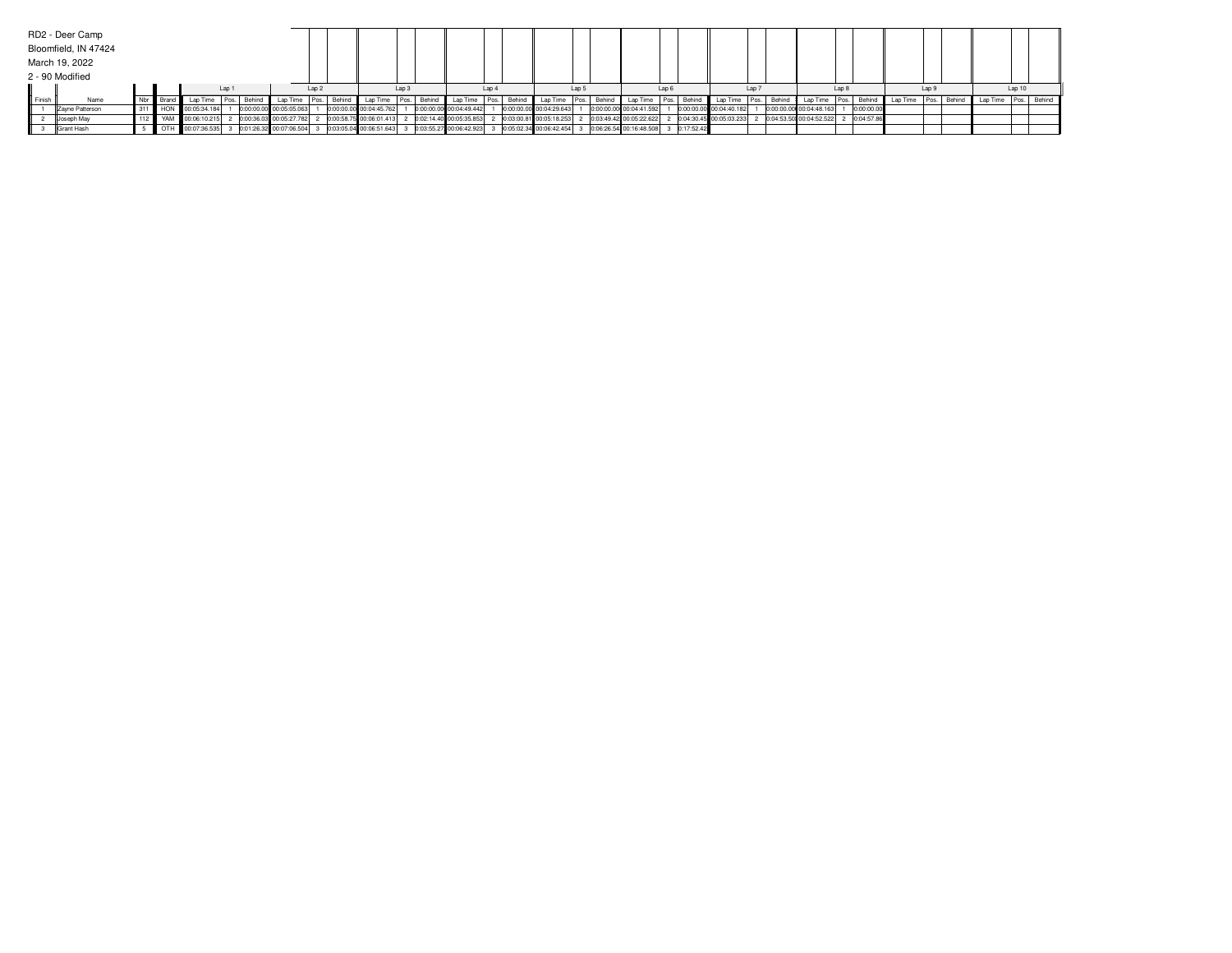|                  | RD2 - Deer Camp            |     |                        |                           |                  |             |                           |                  |             |                         |                  |        |                           |                  |                         |       |            |                          |                  |            |                         |       |            |                         |       |        |                         |       |             |                          |        |  |
|------------------|----------------------------|-----|------------------------|---------------------------|------------------|-------------|---------------------------|------------------|-------------|-------------------------|------------------|--------|---------------------------|------------------|-------------------------|-------|------------|--------------------------|------------------|------------|-------------------------|-------|------------|-------------------------|-------|--------|-------------------------|-------|-------------|--------------------------|--------|--|
|                  | Bloomfield, IN 47424       |     |                        |                           |                  |             |                           |                  |             |                         |                  |        |                           |                  |                         |       |            |                          |                  |            |                         |       |            |                         |       |        |                         |       |             |                          |        |  |
|                  | March 19, 2022             |     |                        |                           |                  |             |                           |                  |             |                         |                  |        |                           |                  |                         |       |            |                          |                  |            |                         |       |            |                         |       |        |                         |       |             |                          |        |  |
|                  | 3 - 90 4Stroke Non/Limited |     |                        |                           |                  |             |                           |                  |             |                         |                  |        |                           |                  |                         |       |            |                          |                  |            |                         |       |            |                         |       |        |                         |       |             |                          |        |  |
|                  |                            |     |                        |                           | Lap <sub>1</sub> |             |                           | Lap <sub>2</sub> |             |                         | Lap <sub>3</sub> |        |                           | Lap <sub>4</sub> |                         | Lap 5 |            |                          | Lap <sub>6</sub> |            |                         | Lap 7 |            |                         | Lap 8 |        |                         | Lap 9 |             |                          | Lap 10 |  |
| <b>II</b> Finish | Name                       |     | Nbr <b>II</b> Brand II | Lap Time                  |                  | Pos. Behind | Lap Time                  |                  | Pos. Behind | Lap Time                | Pos.             | Behind | Lap Time   Pos.           |                  | Behind Lap Time Pos.    |       | Behind     | Lap Time   Pos.   Behind |                  |            | Lap Time                | Pos.  | Behind     | Lap Time   Pos.         |       | Behind | Lap Time                |       | Pos. Behind | Lap Time   Pos.   Behind |        |  |
|                  | Carson Price               |     |                        | 218 HON 00:07:40.126      |                  |             | 0:00:30.56 00:05:13.602   |                  |             | 0:00:49.43 00:04:44.952 |                  |        | $0:00:09.47$ 00:05:26.273 |                  | 0:00:10.11 00:06:01.263 |       |            | 0:00:57.79 00:04:36.862  |                  |            | 0:00:33.17 00:04:58.793 |       |            | 0:00:00.00 00:04:51.862 |       |        | 0:00:00.00 00:06:39.293 |       | 0:00:00.00  |                          |        |  |
|                  | Reid Robinson              |     |                        | 123   HON 00:06:28.835    |                  |             | $0:00:10.44$ 00:05:35.463 |                  |             | 0:00:06.71 00:05:19.603 |                  |        | 0:00:00.00 00:05:30.942   |                  | 0:00:00.00 00:05:13.582 |       |            | 0:00:00.00 00:05:01.483  |                  |            | 0:00:00.00 00:16:31.118 |       | 0:10:59.15 |                         |       |        |                         |       |             |                          |        |  |
|                  | Jacob Godsey               | 307 |                        | VAM 00:07:09.565          |                  |             | 0:00:40.73 00:06:35.124   |                  |             | 0:00:50.96 00:08:08.294 |                  |        | 0:04:14.30 00:07:57.213   |                  | 0:03:00.67 00:07:12.564 |       |            | 0:07:56.54 00:11:03.925  |                  | 0:14:23.60 |                         |       |            |                         |       |        |                         |       |             |                          |        |  |
|                  | <b>Trentin Martin</b>      |     |                        | 080    HON   00:06:18.395 |                  |             | 0:00:00.00 00:05:39.193   |                  |             | 0:00:00.00 00:05:31.622 |                  |        | 0:00:05.30 00:09:20.315   |                  | 0:03:44.57 00:15:59.058 |       | 0:05:45.82 |                          |                  |            |                         |       |            |                         |       |        |                         |       |             |                          |        |  |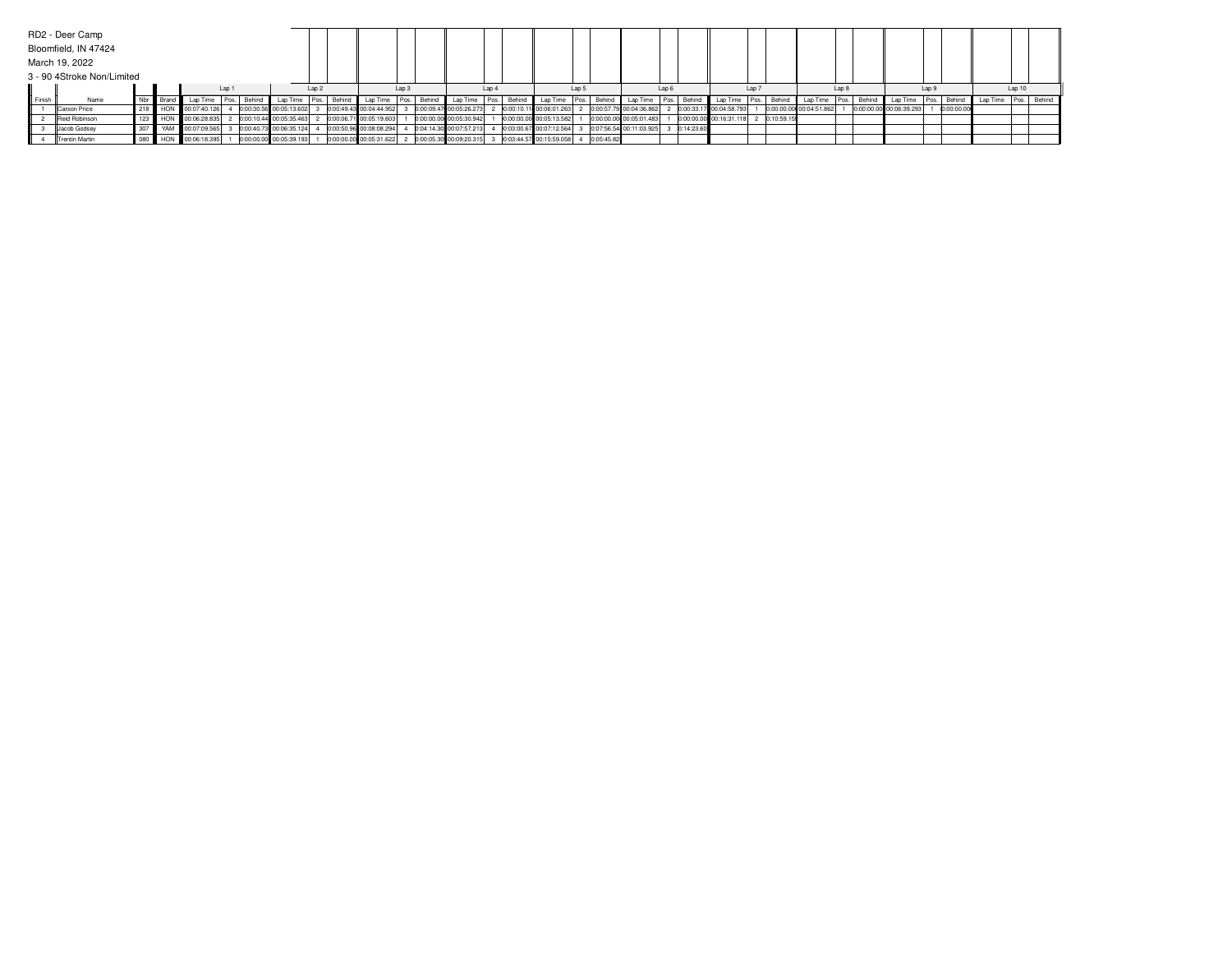| 4 - 90 Stock     | RD2 - Deer Camp<br>Bloomfield, IN 47424<br>March 19, 2022 |     |                 |              |                  |            |                         |       |               |                         |      |        |                         |       |        |                         |       |        |                         |                  |            |                         |       |            |                         |       |            |          |       |             |                      |        |  |
|------------------|-----------------------------------------------------------|-----|-----------------|--------------|------------------|------------|-------------------------|-------|---------------|-------------------------|------|--------|-------------------------|-------|--------|-------------------------|-------|--------|-------------------------|------------------|------------|-------------------------|-------|------------|-------------------------|-------|------------|----------|-------|-------------|----------------------|--------|--|
|                  |                                                           |     |                 |              | Lap <sub>1</sub> |            |                         | Lap 2 |               |                         | Lap3 |        |                         | Lap 4 |        |                         | Lap 5 |        |                         | Lap <sub>6</sub> |            |                         | Lap 7 |            |                         | Lap 8 |            |          | Lap 9 |             |                      | Lap 10 |  |
| <b>II</b> Finish | Name                                                      |     | Nbr Brand       | Lap Time     | l Pos. I         | Behind     | Lap Time                |       | Pos.   Behind | Lap Time                | Pos. | Behind | Lap Time                | Pos.  | Behind | Lap Time                |       | Behind | Lap Time                | Pos.             | Behind     | Lap Time                |       | Behind     | Lap Time                | Pos.  | Behind     | Lap Time |       | Pos. Behind | Lap Time Pos. Behind |        |  |
|                  | Mason Vanpelt                                             |     | 639 HON         | 00:05:51.215 |                  |            | 0:00:00.00 00:05:21.433 |       |               | 0:00:00.00 00:05:39.342 |      |        | 0:00:00.00 00:04:49.243 |       |        | 0:00:00.00 00:05:37.132 |       |        | 0:00:00.00 00:05:13.463 |                  |            | 0:00:00.00 00:05:43.923 |       |            | 0:00:00.00 00:04:41.432 |       | 0:00:00.00 |          |       |             |                      |        |  |
|                  | Riley Collier                                             |     | 016 HON         | 00:07:17.166 |                  |            | 0:00:03.17 00:06:02.392 |       |               | 0:02:06.91 00:05:09.203 |      |        | 0:01:36.77 00:04:59.143 |       |        | 0:01:46.67 00:05:14.662 |       |        | 0:01:24.20 00:04:47.152 |                  |            | 0:00:57.89 00:04:48.913 |       |            | 0:00:02.88 00:08:01.494 |       | 0:03:22.94 |          |       |             |                      |        |  |
|                  | <b>Blake Basham</b>                                       | 458 | $\parallel$ HON | 00:07:55.276 |                  |            | 0:00:10.87 00:05:52.173 |       |               | 0:00:04.94 00:05:32.753 |      |        | 0:00:51.44 00:05:24.892 |       |        | 0:01:17.19 00:05:26.383 |       |        | 0:01:28.91 00:05:57.613 |                  |            | 0:02:39.37 00:05:13.722 |       |            | 0:03:04.18 00:05:31.313 |       | 0:00:34.00 |          |       |             |                      |        |  |
|                  | Liam Tesmer                                               | 232 | YAM             | 00:06:59.926 |                  |            | 0:01:08.71 00:06:39.103 |       |               | 0:00:19.47 00:06:18.743 |      |        | 0:00:37.57 00:06:21.803 |       |        | 0:00:04.06 00:06:34.833 |       |        | 0:01:08.05 00:06:43.583 |                  |            | 0:03:28.90 00:08:10.985 |       | 0:06:26.16 |                         |       |            |          |       |             |                      |        |  |
|                  | Mylee Malone                                              |     | 127   OTH       | 00:07:13.996 |                  |            | 0:00:14.07 00:06:28.513 |       |               | 0:00:03.48 00:06:31.063 |      |        | 0:00:15.80 00:06:01.943 |       |        | 0:01:30.42 00:05:30.842 |       |        | 0:01:34.88 00:10:43.936 |                  |            | 0:02:52.30 00:05:56.403 |       | 0:00:37.72 |                         |       |            |          |       |             |                      |        |  |
|                  | Sofia Crossett                                            |     | 005   OTH       | 00:07:44.406 |                  |            | 0:00:27.24 00:07:11.514 |       |               | 0:01:08.47 00:07:46.724 |      |        | 0:02:29.07 00:09:00.584 |       |        | 0:01:54.05 00:06:38.243 |       |        | 0:01:54.68 00:06:34.963 |                  | 0:02:26.14 |                         |       |            |                         |       |            |          |       |             |                      |        |  |
|                  | Ava Eubanks                                               | 022 | HON             | 00:08:18.016 |                  |            | 0:00:22.74 00:07:38.204 |       |               | 0:01:00.30 00:07:01.813 |      |        | 0:00:15.38 00:06:51.144 |       |        | 0:03:29.60 00:06:37.613 |       |        | 0:03:32.38 00:08:58.024 |                  | 0:00:28.38 |                         |       |            |                         |       |            |          |       |             |                      |        |  |
|                  | Tanner Brinegar                                           |     | 070   OTH       | 00:08:33.456 |                  | 0:00:15.44 |                         |       |               |                         |      |        |                         |       |        |                         |       |        |                         |                  |            |                         |       |            |                         |       |            |          |       |             |                      |        |  |
|                  | Frederick Wangler                                         |     | 008 <b>POL</b>  | 00:09:55.177 |                  | 0:01:21.72 |                         |       |               |                         |      |        |                         |       |        |                         |       |        |                         |                  |            |                         |       |            |                         |       |            |          |       |             |                      |        |  |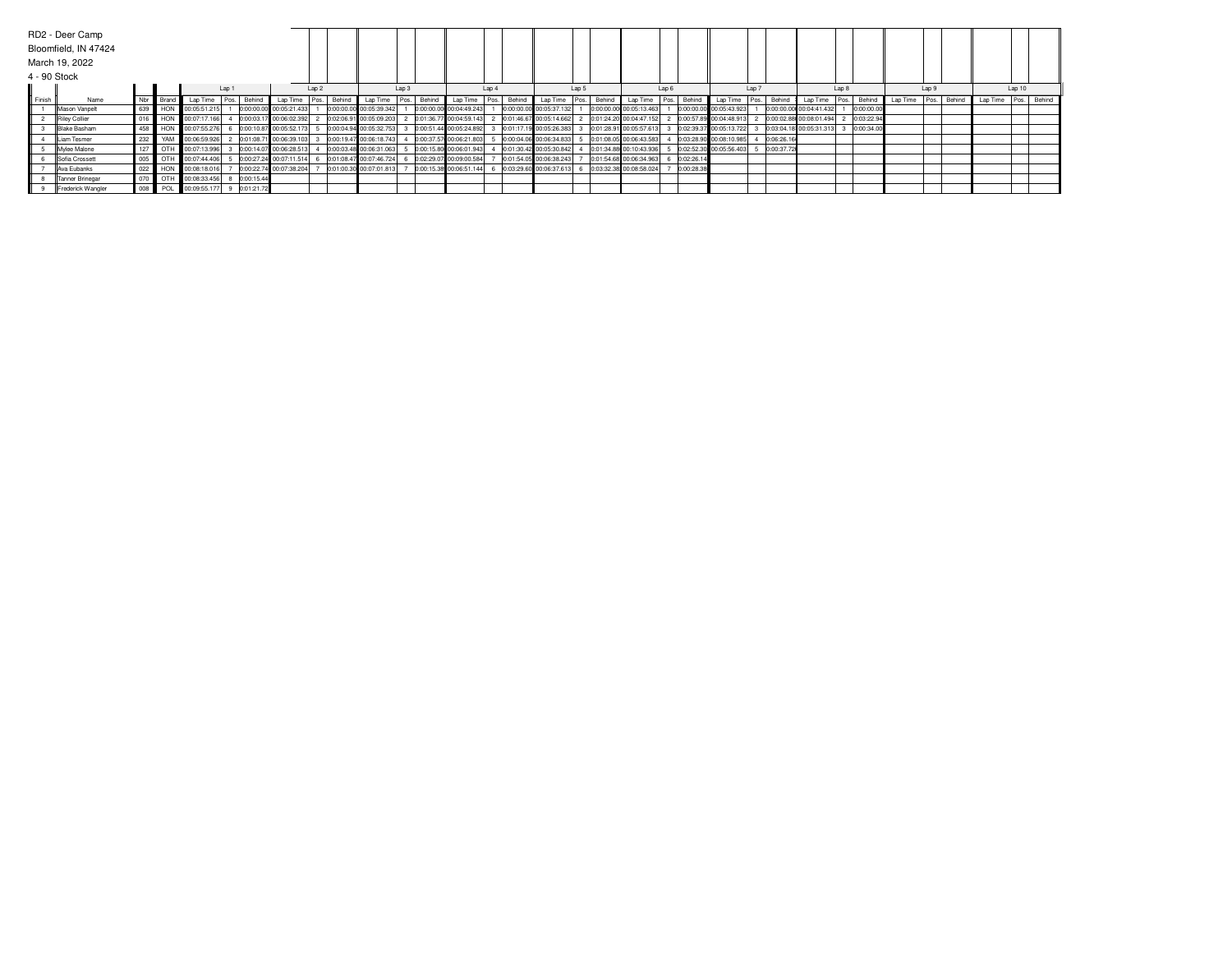|        | RD2 - Deer Camp      |                   |                      |                  |            |                 |                  |                                  |                  |               |                  |                      |       |        |                          |                  |          |                  |        |                 |       |        |                          |       |                      |       |  |
|--------|----------------------|-------------------|----------------------|------------------|------------|-----------------|------------------|----------------------------------|------------------|---------------|------------------|----------------------|-------|--------|--------------------------|------------------|----------|------------------|--------|-----------------|-------|--------|--------------------------|-------|----------------------|-------|--|
|        | Bloomfield, IN 47424 |                   |                      |                  |            |                 |                  |                                  |                  |               |                  |                      |       |        |                          |                  |          |                  |        |                 |       |        |                          |       |                      |       |  |
|        | March 19, 2022       |                   |                      |                  |            |                 |                  |                                  |                  |               |                  |                      |       |        |                          |                  |          |                  |        |                 |       |        |                          |       |                      |       |  |
|        | 5 - 70 Modified      |                   |                      |                  |            |                 |                  |                                  |                  |               |                  |                      |       |        |                          |                  |          |                  |        |                 |       |        |                          |       |                      |       |  |
|        |                      |                   |                      | Lap <sub>1</sub> |            |                 | Lap <sub>2</sub> |                                  | Lap <sub>3</sub> |               | Lap <sub>4</sub> |                      | Lap 5 |        |                          | Lap <sub>6</sub> |          | Lap <sub>7</sub> |        |                 | Lap 8 |        |                          | Lap 9 |                      | Lap10 |  |
| Finish | Name                 | Nbr III Brand III | Lap Time             | I Pos. I         |            | Behind Lap Time |                  | Pos. Behind Lap Time Pos. Behind |                  | Lap Time Pos. |                  | Behind Lap Time Pos. |       | Behind | Lap Time   Pos.   Behind |                  | Lap Time | Pos.             | Behind | Lap Time   Pos. |       | Behind | Lap Time   Pos.   Behind |       | Lap Time Pos. Behind |       |  |
|        | Raylynn Drogich      |                   | 616 POL 00:17:44.451 |                  | 0:00:00.00 |                 |                  |                                  |                  |               |                  |                      |       |        |                          |                  |          |                  |        |                 |       |        |                          |       |                      |       |  |